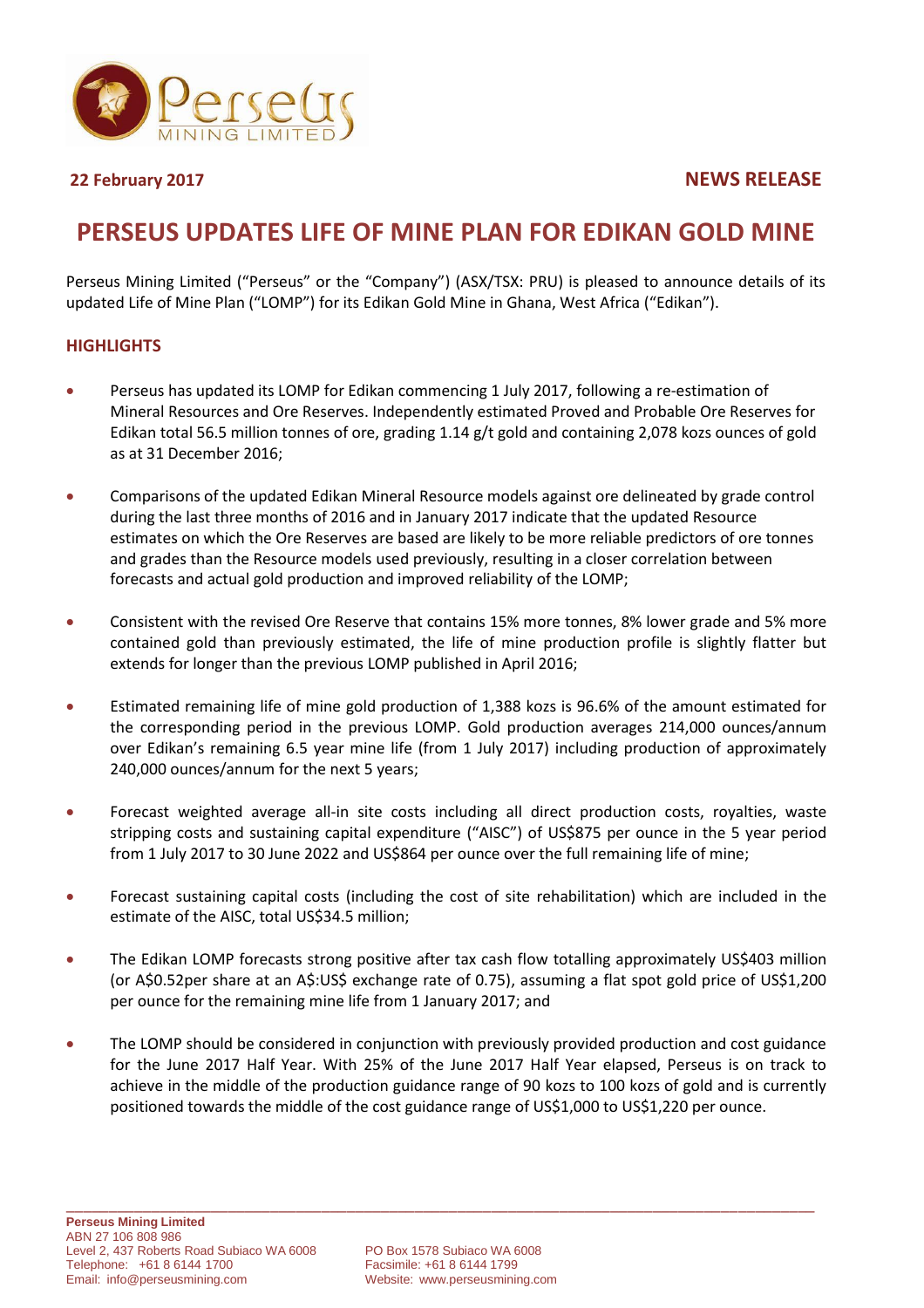

# **UPDATED LIFE OF MINE PLAN FOR EDIKAN GOLD MINE**

# **1. Overview**

The updated LOMP for Edikan involves mining and processing of ore from six open pits (Refer to *Figure 1* below) based on optimisation, design and scheduling using a gold price of US\$1,200 per ounce and input parameters based on Perseus's operating experience including costs from recently contracted supply contracts.



*Figure 1: Edikan Gold Mine layout*

Based on the LOMP, the key forecast operating statistics for Edikan are summarised below in *Tables 1 below*.

|  |  | Table 1: Overview Key Parameters of the updated LOMP |
|--|--|------------------------------------------------------|
|--|--|------------------------------------------------------|

| <b>Parameter</b>        | <b>Units</b> | Average per year | <b>Total</b>        |
|-------------------------|--------------|------------------|---------------------|
| <b>Ex-Pit Mining</b>    |              | $FY18-22^1$      | <b>Life of Mine</b> |
| Total ore + waste mined | Mt           | 34.7             | 156.1               |
| Waste mined             | Mt           | 25.4             | 114.5               |
| Ore mined               | Mt           | 9.2              | $41.6^2$            |
| Head grade              | g/t gold     | 1.13             | 1.13                |
| Strip ratio             | t:t          | 2.8              | 2.8                 |

Note: 1. Perseus has a financial year that ends on 30 June.

2. The LOMP excludes the Esuajah South Ore Reserve, but all other Ore Reserves are included consistent with Table 5 in Section 3 of this document.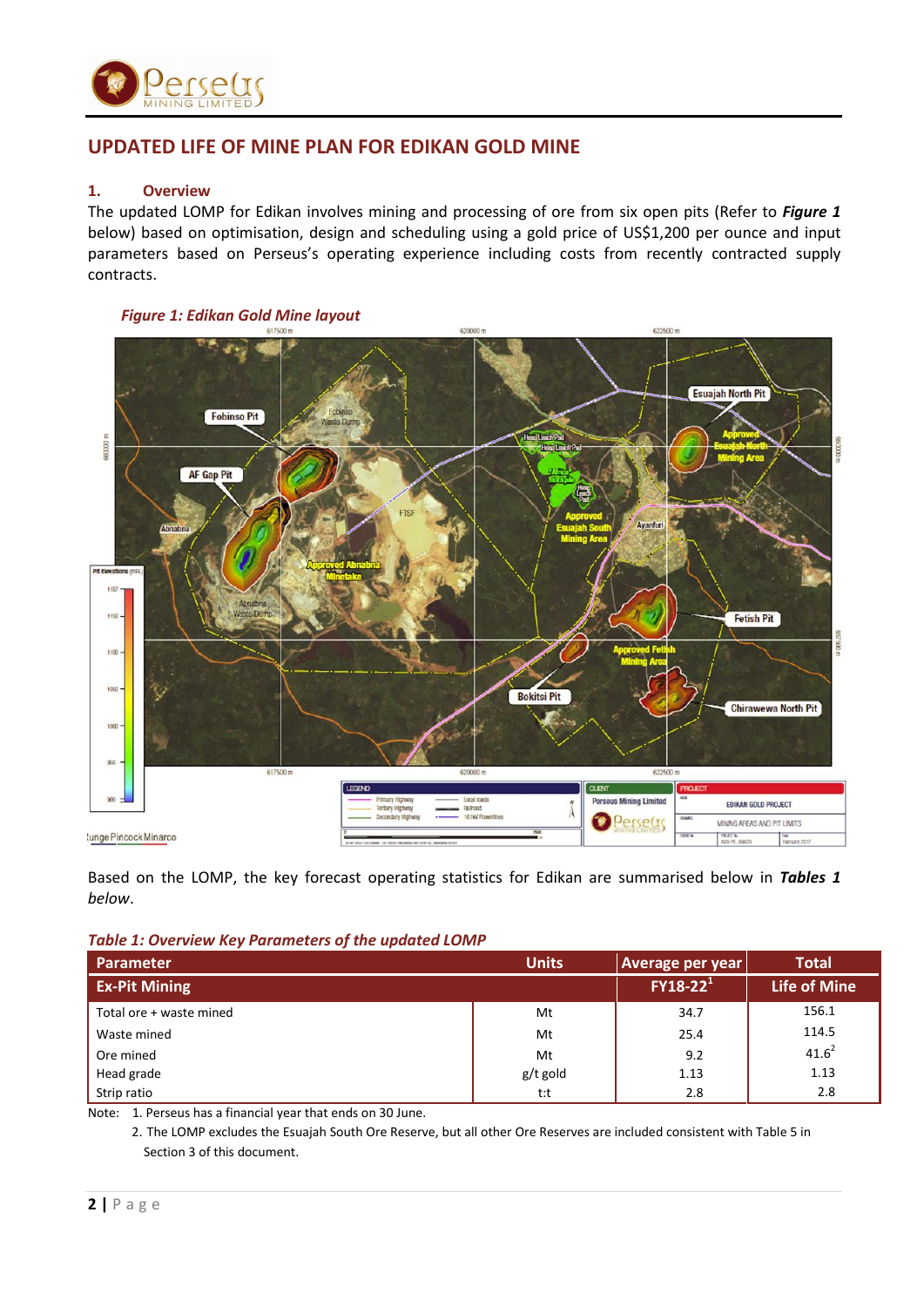

# *Table 1: Overview Key Parameters of the updated LOMP (Continued)*

| <b>Parameter</b>                              | <b>Units</b>         | Average per year | <b>Total</b>        |
|-----------------------------------------------|----------------------|------------------|---------------------|
| <b>Processing</b>                             |                      | $FY18-22^1$      | <b>Life of Mine</b> |
| Quantity ore processed                        | Mt                   | 7.3              | $47.6^{2}$          |
| Head grade processed                          | g/t gold             | 1.19             | 1.06                |
| Contained gold                                | '000 ounces          | 281              | 1,624               |
| Gold recovery rate                            | %                    | 88.3             | 88.1                |
| Mine Call Factor <sup>3</sup>                 | %                    | 3.0              | 3.0                 |
| Gold production                               | '000 ounces          | 240              | 1,388               |
| <b>Operating and Capital Costs</b>            |                      |                  |                     |
| Average mining costs                          | US\$/tonne mined     | 3.24             | 3.29                |
| Average processing costs                      | US\$/tonne processed | 9.14             | 9.21                |
| Average general & administration ("G&A) costs | US\$/tonne processed | 2.37             | 2.16                |
| <b>Production costs</b>                       | US\$/ounce           | 769              | 758                 |
| Royalty                                       | US\$/ounce           | 81               | 81                  |
| Sustaining capital                            | US\$/ounce           | 25               | 25                  |
| All-in site costs                             | US\$/ounce           | 875              | 864                 |

**Note:** 1. Perseus has a financial year that ends on 30 June. 2 Includes Ore mined ex-pit plus Ore drawn from ROM stockpile and Heap Leach pads. 3. The Mine Call Factor is an allowance to cover any residual mine to mill reconciliation issues that may exist after the full implementation of improvement measures that among other things, have included the new Mineral Resource estimates.

# **2. Comparison of Key Parameters relative to the April 2016 EDIKAN LOMP**

The current LOMP differs relative to the prior version of the LOMP released in April 2016, as shown below in *Table 2*.

# *Table 2: Overview Key Parameters of the updated LOMP*

| <b>Parameter</b>                   | <b>Units</b>         | $2016$ LOMP <sup>1</sup> | 2017 LOMP $2$ | % Change  |
|------------------------------------|----------------------|--------------------------|---------------|-----------|
| <b>Mining</b>                      |                      |                          |               |           |
| Total ore + waste mined            | Mt                   | 149.5                    | 156.1         | $+4$      |
| Waste mined                        | Mt                   | 109.3                    | 114.5         | $+5$      |
| Ore mined                          | Mt                   | 40.2                     | 41.6          | $+4$      |
| Head grade                         | $g/t$ gold           | 1.15                     | 1.13          | $-2$      |
| Strip ratio                        | t:t                  | 2.7                      | 2.8           | $+4$      |
| <b>Processing</b>                  |                      |                          |               |           |
| Average quantity ore processed     | Mt/year              | 7.2                      | 7.3           | $+1$      |
| Head grade processed               | g/t gold             | 1.08                     | 1.06          | $-2$      |
| Contained gold                     | '000 ounces          | 1,624                    | 1,624         | $\Omega$  |
| Gold recovery rate                 | %                    | 88.5                     | 88.1          | $-1$      |
| Mine Call Factor                   | %                    |                          | 3.0           | <b>NA</b> |
| Gold production                    | '000 ounces          | 1,437                    | 1,388         | $-3$      |
| Average gold production            | '000 ounces/ year    | 221                      | 214           | $-3$      |
| <b>Operating and Capital Costs</b> |                      |                          |               |           |
| Average mining costs               | US\$/tonne mined     | 3.47                     | 3.29          | $-5$      |
| Average processing costs           | US\$/tonne processed | 8.73                     | 9.21          | $+5$      |
| Average Site G&A costs             | US\$/tonne processed | 2.19                     | 2.16          | $-1$      |
| <b>Production costs</b>            | US\$/ounce           | 714                      | 758           | $+6$      |
| Royalty                            | US\$/ounce           | 81                       | 81            | $\Omega$  |
| Sustaining capital                 | US\$/ounce           | 16                       | 25            | $+56$     |
| All-in site costs                  | US\$/ounce           | 811                      | 864           | $+7$      |

*Notes: 1. FY2017 omitted from 2016 LOMP for comparison purposes 2. LOMP commences 1 July 2017 and ends 31 December 2023*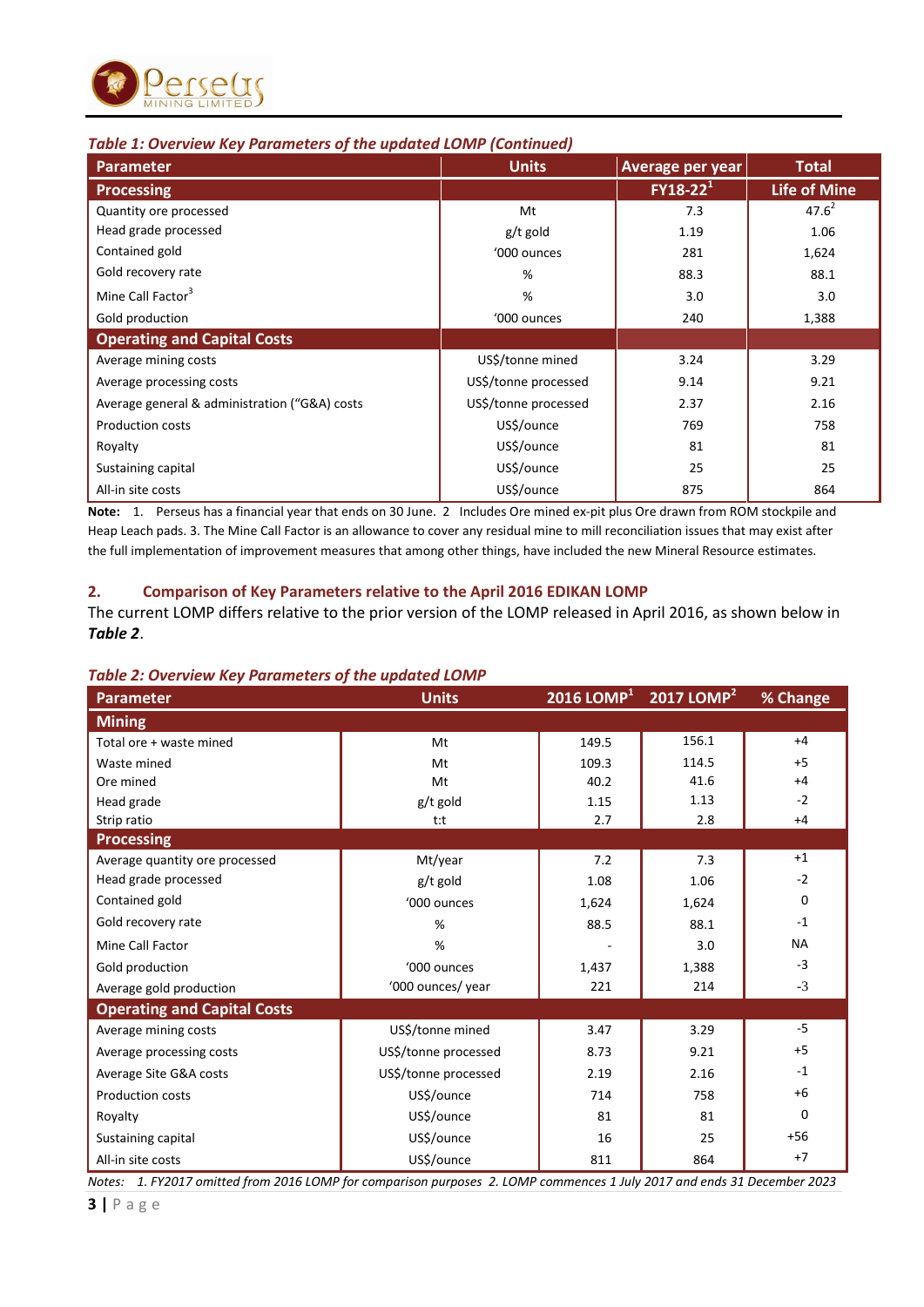

# **3. Mineral Resources and Ore Reserves**

The updated global Measured and Indicated Mineral Resource for Edikan is now estimated as 155.8 Mt grading at 1.0g/t gold, containing 5,011 kozs of gold as shown in *Table 3.* The Mineral Resource includes the Esuajah South Underground Resource, which is not included in the current LOMP.

|                                 |                               | <b>Measured + Indicated</b><br><b>Indicated Resources</b><br><b>Measured Resources</b> |             |       |                 |             |       |                 |                  |       |
|---------------------------------|-------------------------------|----------------------------------------------------------------------------------------|-------------|-------|-----------------|-------------|-------|-----------------|------------------|-------|
|                                 |                               |                                                                                        |             |       |                 |             |       |                 | <b>Resources</b> |       |
| <b>Deposit</b>                  | <b>Deposit</b><br><b>Type</b> | <b>Quantity</b>                                                                        | Grade       | Gold  | <b>Quantity</b> | Grade       | Gold  | <b>Quantity</b> | Grade            | Gold  |
|                                 |                               | Mt                                                                                     | g/t<br>gold | koz   | Mt              | g/t<br>gold | koz   | Mt              | g/t<br>gold      | koz   |
| AF $Gap1, 2$                    | Open Pit                      | 11.0                                                                                   | 0.97        | 342   | 35.6            | 0.84        | 963   | 46.6            | 0.87             | 1,305 |
| Fobinso <sup>1, 2</sup>         | Open Pit                      | 2.7                                                                                    | 1.08        | 93    | 11.8            | 0.94        | 357   | 14.5            | 0.97             | 450   |
| Esuajah North <sup>1, 2</sup>   | Open Pit                      | 11.4                                                                                   | 0.96        | 352   | 19.5            | 0.89        | 557   | 30.9            | 0.92             | 909   |
| Fetish $^{1, 2, 5}$             | Open Pit                      | 9.6                                                                                    | 1.00        | 309   | 23.9            | 0.90        | 692   | 33.5            | 0.93             | 1,001 |
| Chirawewa North <sup>1, 2</sup> | Open Pit                      | 1.4                                                                                    | 0.85        | 38    | 5.7             | 0.82        | 150   | 7.1             | 0.83             | 188   |
| Chirawewa South <sup>1, 2</sup> | Open Pit                      | 0.2                                                                                    | 1.16        | 6     | 0.6             | 1.02        | 19    | 0.8             | 1.05             | 25    |
| Bokitsi South <sup>1,2</sup>    | Open Pit                      | 0.9                                                                                    | 2.57        | 71    | 1.1             | 1.90        | 66    | 1.9             | 2.20             | 137   |
| Sub-Total                       | Open Pit                      | 37.2                                                                                   | 1.01        | 1,211 | 98.2            | 0.89        | 2,804 | 135.3           | 0.92             | 4,015 |
| Esuajah South <sup>3</sup>      | U/ground                      | 8.5                                                                                    | 1.9         | 533   | 6.3             | 1.7         | 353   | 14.8            | 1.8              | 879   |
| Heap Leach <sup>4</sup>         | Stockpile                     |                                                                                        |             |       | 4.3             | 0.6         | 89    | 4.3             | 0.6              | 89    |
| <b>ROM Stockpiles</b>           | Stockpile                     | 1.4                                                                                    | 0.61        | 28    |                 |             |       | 1.4             | 0.61             | 28    |
| Total                           |                               | 47.1                                                                                   | 1.17        | 1,772 | 108.8           | 0.93        | 3,246 | 155.8           | 1.00             | 5,011 |

### *Table 3: Edikan's Measured and Indicated Mineral Resources – December 2016*

A further 30.0 Mt of material grading at 0.9 g/t gold and containing a further 899 kozs of gold are classified as Inferred Resources. Details of these estimates are shown below in *Table 4*.

| Table 4: Edikan's Inferred Mineral Resources - December 2016 |  |  |
|--------------------------------------------------------------|--|--|
|                                                              |  |  |

|                                 |                     |                 | <b>Inferred Resources</b> |      |
|---------------------------------|---------------------|-----------------|---------------------------|------|
| <b>Deposit</b>                  | <b>Deposit Type</b> | <b>Quantity</b> | Grade                     | Gold |
|                                 |                     | <b>Mt</b>       | $g/t$ gold                | koz  |
| AF $Gap1, 2$                    | Open Pit            | 9.4             | 0.8                       | 250  |
| Fobinso <sup>1, 2</sup>         | Open Pit            | 3.5             | 0.9                       | 95   |
| Esuajah North <sup>1, 2</sup>   | Open Pit            | 2.9             | 0.9                       | 88   |
| Fetish <sup>1, 2,5</sup>        | Open Pit            | 6.3             | 1.0                       | 191  |
| Chirawewa North <sup>1, 2</sup> | Open Pit            | 1.5             | 0.8                       | 39   |
| Chirawewa South <sup>1, 2</sup> | Open Pit            | 0.04            | 1.1                       |      |
| Bokitsi South <sup>1,2</sup>    | Open Pit            | 1.3             | 1.1                       | 43   |
| Esuajah South <sup>3</sup>      | Underground         | 4.7             | 1.3                       | 192  |
| <b>Total</b>                    |                     | 30              | 0.9                       | 899  |

#### **Notes on Tables 3 and 4:**

- 1.Allows for mining depletion to 31 December 2016.
- 2.0.4g/t gold cut-off applied
- 3.0.7g/t gold cut-off grade applied
- 4.At zero cut-off grade
- 5.Includes Bokitsi North lode
- 6.Mineral Resources are inclusive of any Ore Reserves
- 7.Numbers are rounded and may not add up correctly in the table

8.Note that the Dadieso and Mampong deposits have been removed from the Mineral Resource on economic grounds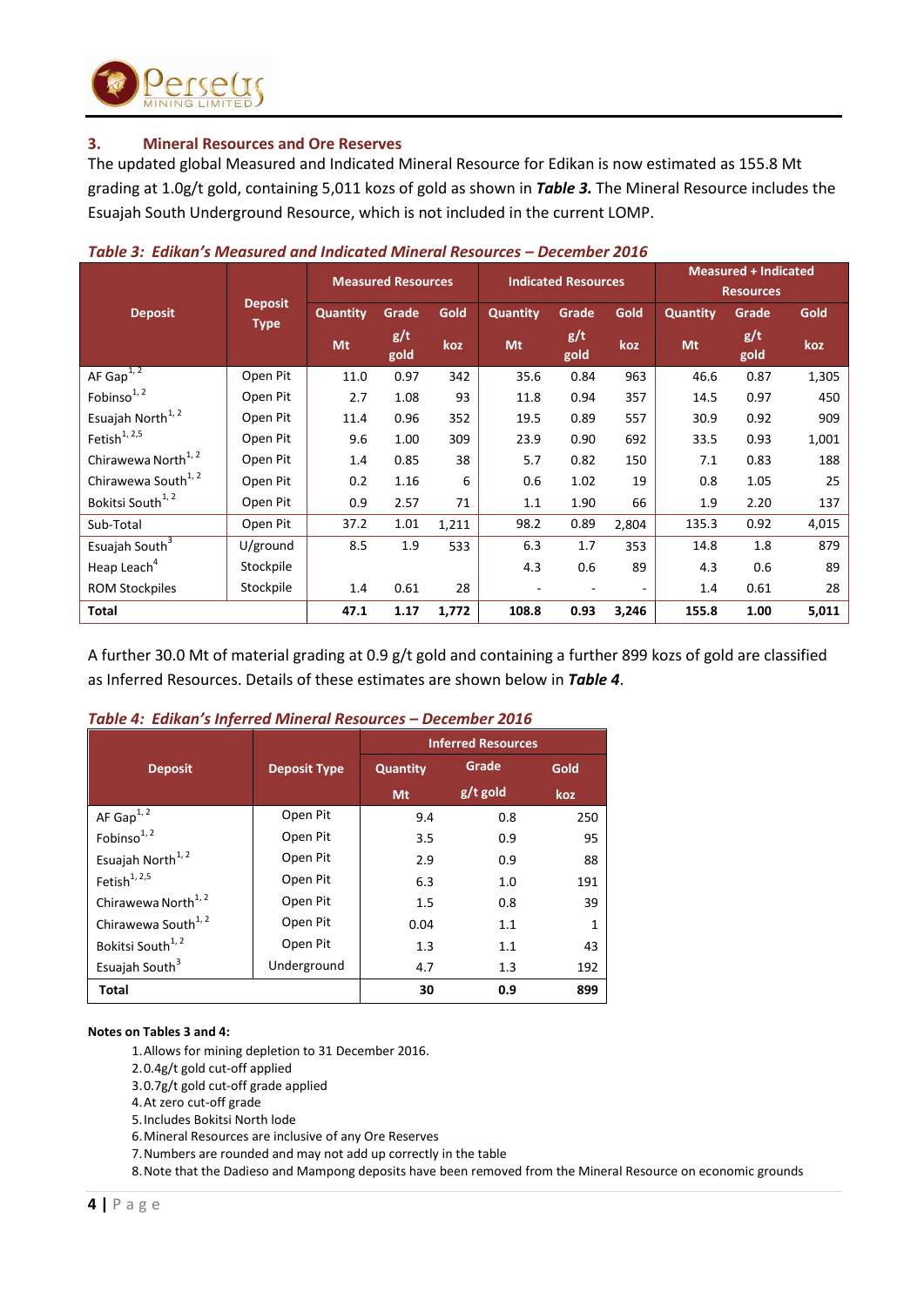

Edikan's updated Ore Reserve which is summarised below in *Table 5* is estimated at 56.5 million tonnes of ore, grading 1.14 g/t gold and containing 2,078kozs of gold and is based on the re-estimated Edikan Mineral Resources as at 31 December 2016 and updated pit optimisation, design and scheduling of the Open Pit resources and a new Esuajah South Ore Reserve based on underground mining methods. Table 5 reports the Ore Reserves by category, deposit and type, above variable cut-off grades. The classification categories of Proved and Probable under the JORC Code are equivalent to the CIM categories of the same name (CIM, 2010).

|                       |                |                 | <b>Proved</b> |      |          | <b>Probable</b> |       |          | <b>Proved + Probable</b> |       |
|-----------------------|----------------|-----------------|---------------|------|----------|-----------------|-------|----------|--------------------------|-------|
| <b>Deposit</b>        | <b>Deposit</b> | <b>Quantity</b> | Grade         | Gold | Quantity | Grade           | Gold  | Quantity | Grade                    | Gold  |
|                       | <b>Type</b>    | Mt              | g/t<br>gold   | koz  | Mt       | $g/t$ gold      | koz   | Mt       | $g/t$ gold               | koz   |
| AF Gap                | Open Pit       | 5.5             | 1.09          | 191  | 6.0      | 1.07            | 208   | 11.5     | 1.08                     | 399   |
| Fobinso               | Open Pit       | 1.1             | 1.19          | 44   | 3.3      | 1.11            | 119   | 4.5      | 1.13                     | 163   |
| Esuajah North         | Open Pit       | 6.5             | 1.10          | 229  | 7.8      | 1.04            | 262   | 14.3     | 1.07                     | 491   |
| Fetish                | Open Pit       | 4.6             | 1.21          | 179  | 7.9      | 1.11            | 281   | 12.5     | 1.15                     | 459   |
| Chirawewa North       | Open Pit       | 0.5             | 1.05          | 17   | 2.0      | 0.99            | 63    | 2.5      | 1.01                     | 80    |
| <b>Bokitsi</b>        | Open Pit       | 0.5             | 2.94          | 44   | 0.1      | 2.75            | 10    | 0.6      | 2.91                     | 55    |
| Sub-total             | Open Pit       | 18.7            | 1.17          | 704  | 27.1     | 1.08            | 943   | 45.8     | 1.12                     | 1,647 |
| Esuajah South         | U/ground       |                 |               |      | 4.9      | 2.0             | 314   | 4.9      | $\overline{2}$           | 314   |
| Heap Leach            | Stockpile      |                 |               |      | 4.3      | 0.6             | 89    | 4.3      | 0.6                      | 89    |
| <b>ROM Stockpiles</b> | Stockpile      | 1.4             | 0.61          | 28   |          |                 |       | 1.4      | 0.61                     | 28    |
| <b>Total</b>          |                | 20.1            | 1.13          | 733  | 36.3     | 1.13            | 1,346 | 56.5     | 1.14                     | 2,078 |

# *Table 5: Edikan's Proved and Probable Ore Reserves as at 31 December 2016*

*Notes:*

*1. Numbers are rounded and may not add up correctly in the table*

*2. All the estimates are on a dry tonne basis*

*3. Based on December 2016 Mineral Resource estimation*

*4. Variable gold cut-off grade based on material type and mining method*

*5. Inferred Mineral Resource is treated as mineralised waste*

*6. Allows for mining depletion up to and including 31 December 2016*

*7. ROM denotes Run of Mine*

*8. Heap Leach refers to decommissioned heap leach pads established by prior owners of Edikan*

Proven and Probable Ore Reserves are found within the economic limits of six discrete open pits, an underground project (not currently included in the LOMP) and stockpiles that have been designed based on Measured and Indicated Mineral Resources that incorporated all available Resource drilling results, a gold price of US\$1,200 per ounce and mining, processing and general and administration costs derived from recent operating experience.

# **4. Gold production profile**

With the aim of maximising the return on funds employed at Edikan, the mining sequence of the pits along with mill feed profile has been optimised and scheduled. The result of this scheduling is that the gold production profile and resulting cash flows from Edikan remain strong for the remainder of the mine life. (Refer to *Figures 2, 3 and 4* below.)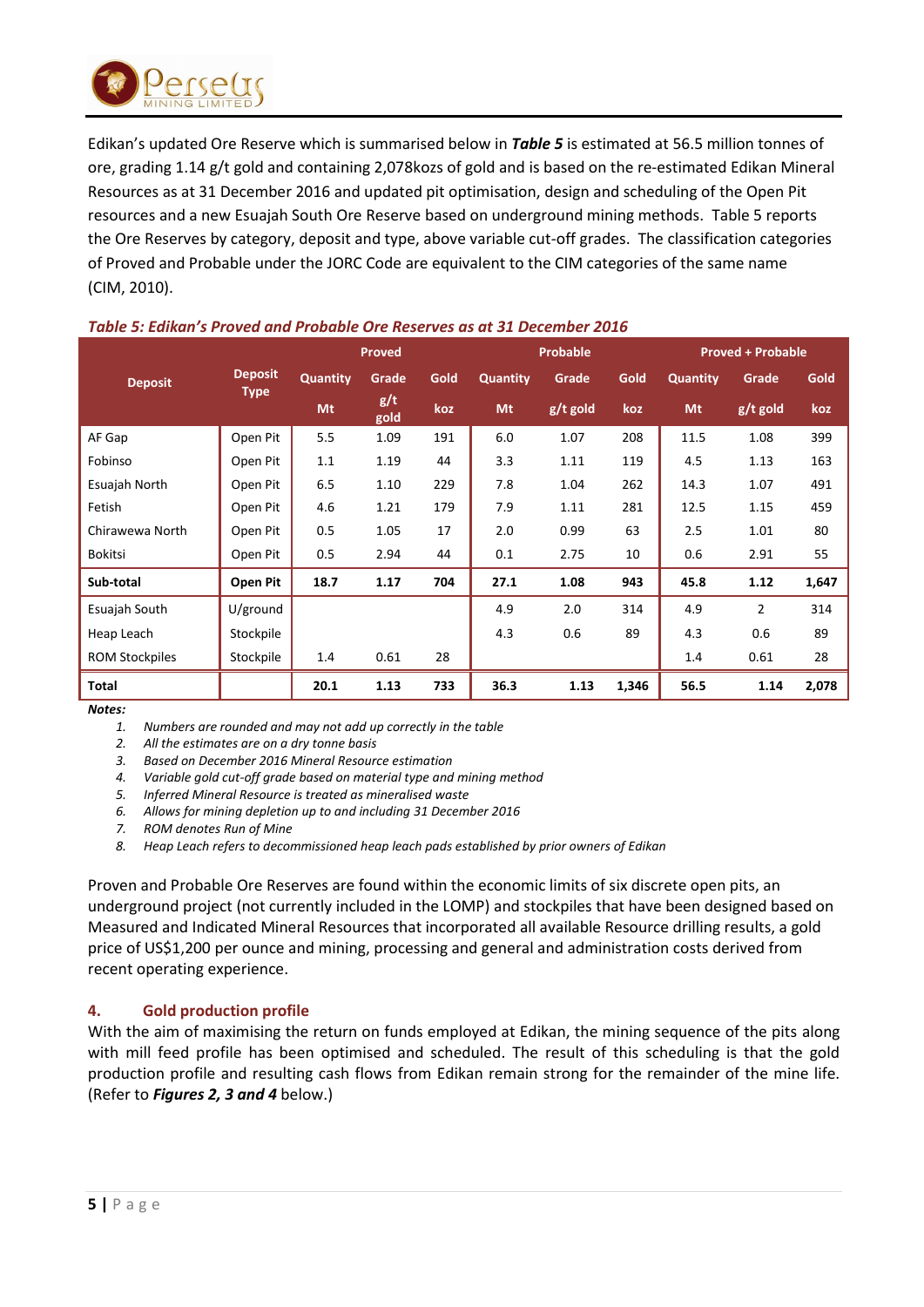







*Figure 3: Edikan Gold Mine – Monthly tonnes and grade to Mill*



*Figure 4: Edikan Gold Mine – Gold Production by Pit*

While the development of the Esuajah South deposit is not currently included in Edikan's production profile, the risk/return equation relating to the development of this deposit using underground mining techniques would change in a higher gold price environment and therefore development of this deposit may be included in future versions of the LOMP.

# **5. Improved operating efficiencies**

During calendar year 2016, Perseus invested heavily in upgrading key elements of the process plant and also establishing standby power generating capacity to ensure continuity of operations irrespective of the availability of power from the national electricity grid. These works were largely completed in the December 2016 quarter and were intended to enhance the Company's ability to deliver the updated LOMP.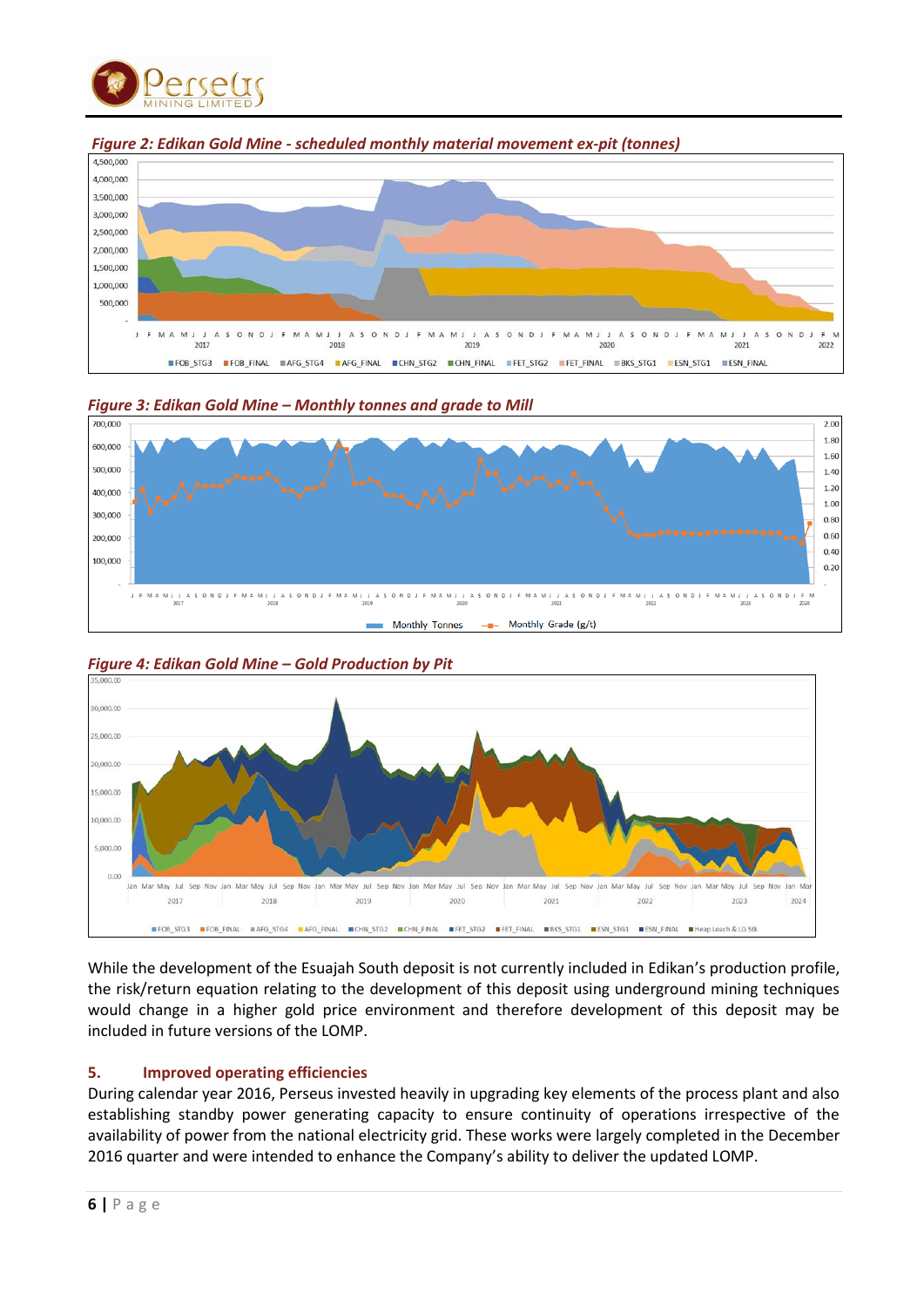

Plant performance in latter part of the December 2016 Quarter, and in calendar 2017 to date confirm that forecast run time, throughput rates and gold recovery rate are readily achievable.

Average annual processing throughput rate of ore is nominally 7.3Mtpa, with throughput rates variable by material type and deposit. The processing circuit involves single stage crushing, semi-autogenous grinding, gravity recovery, flotation, regrind and CIL. Assumed run time which is the product of availability and utilisation is forecast to average 90% for the remaining life of mine

The process metallurgical recovery for gold is fixed by material type in each deposit. Gold recovery rates range from 59.5-69% for oxide ore and 86-94% for primary ore. The variable recoveries are a function of differing metallurgical properties of ores from different deposits. Recoveries by pit are as shown in *Table 6.*

|                |       | Recovery by Ore Type (%) |            |
|----------------|-------|--------------------------|------------|
| <b>Deposit</b> | Oxide | <b>Transition</b>        | Fresh      |
| AF Gap         | 61.0  | 73.4                     | 88.0       |
| Fobinso        | 61.0  | 73.4                     | 88.0       |
| Chirawewa      | 59.5  | 72.0                     | 86.0       |
| Bokitsi        | 69.0  | 78.0                     | $87.0^{1}$ |
| Fetish         | 61.0  | 73.4                     | 90.0       |
| Esuajah North  | 61.0  | 73.4                     | 93.0       |
| Heap Leach     | 67.0  | ۰                        | $\sim$     |

# **Table 6: Metallurgical recoveries by material type and pit**

<sup>1</sup> Average value, the recovery for Bokitsi is variable based on the input grade

# **6. Substantial decrease in sustaining capital**

In the two years to December 2016, Perseus has invested heavily in a programme of capital works at Edikan that included upgrading the processing plant, installing electricity generating capacity, construction of relocation housing to house people impacted by mining operations and pre-stripping three open pits.

With the completion of this work, the amount of capital expenditure required to sustain the Edikan operation for the remaining mine life has reduced materially. Total remaining life of mine capital expenditure of US\$34.5 million is forecast, including approximately US\$8 million of capital to complete rehabilitation of the mine site when operations cease.

# **7. Future cash flows and sensitivity analysis**

Based on the LOM gold production and cost parameters, the net after tax cash flows forecast to be generated by Edikan from 1 January 2017, at US\$1,200 per ounce gold price, are estimated to total US\$403 million or A\$0.52 per share (assuming an A\$:US\$ exchange rate of 0.75).

The sensitivity analysis shown below in *Table 7* summarises the sensitivity of Edikan's net after tax cash flows to movements in the gold price. Within an expected short term trading range of US\$1,100 per ounce to US\$1,300 per ounce, the projected cash flows of the mine remain robust and capable of materially contributing to the development funding of Perseus's two growth projects, namely the Sissingué Gold Mine and the Yaouré Gold Mine, both located in Côte d'Ivoire.

# *Table 7: Sensitivity Edikan's After Tax Cashflow to gold price movements*

|                        | <b>Gold Price</b>      |                        |
|------------------------|------------------------|------------------------|
| <b>US\$1,100/ounce</b> | <b>US\$1,200/ounce</b> | <b>US\$1,300/ounce</b> |
| US\$319 million        | US\$403 million        | US\$487 million        |
| AS0.41/share           | A\$0.52/share          | A\$0.63 / share        |